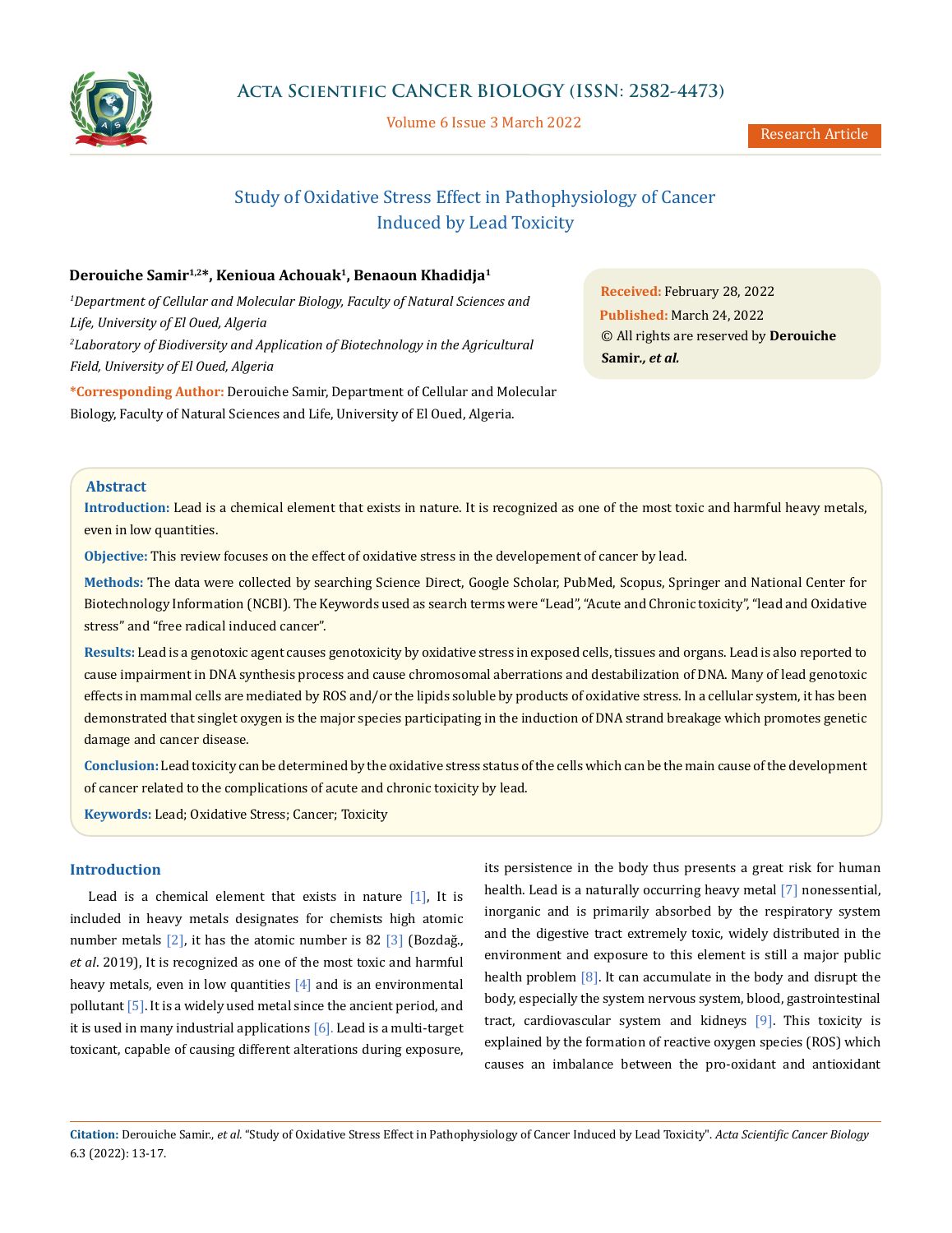systems [10]. This imbalance potentially leads to structural damage and functional at the level of the organism. All of this translates that the lead toxicity causes oxidative stress  $[11]$ . Cells under oxidative stress exhibit various dysfunctions due to damage have various dysfunctions due to damage caused by ROS to lipids, proteins and DNA. the toxicity associated with this metal could be due to oxidative tissue damage  $[12]$ . There may be an independent source of oxidative damage related to the direct effect of lead on membrane lipids. Considering that lead toxicity is currently one of the world's serious problem, there is still no specific, reliable and safe treatment  $[13]$ . In light of these data, the aim of this review was to identify the role of oxidative stress as factors associated with acute and chronic toxicity of lead.

# **Methods**

The data were collected by searching Science Direct, Google Scholar, PubMed, Scopus, Springer and National Center for Biotechnology Information (NCBI). The Keywords used as search terms were "lead", "Acute and Chronic toxicity", "lead induced inflammatory reaction", "lead and Oxidative stress" and "free radical induced cancer".

#### **Physico-chemical properties of lead**

Lead has atomic number  $Z = 82$  [14], and the atomic mass is 207.21g, for its melting point is 327°C and their boiling point is 1720 $\degree$ C [15], it is a dense metal (d = 11.34 at 20 $\degree$ C) and its specific heat capacity at 20°C is 0.125J/g, and presented by resistivity is 20.65  $\mu$ Ω/cm [16].

#### **Metabolism of lead**

#### **Absorption**

The lead mainly enters the body through three routes through the digestive and pulmonary routes and also through the skin. Digestive route is the main route of contamination (intoxication plomb Sites). It can be direct by ingestion of food (contaminated water or food) or by contact of soiled hands with the mouth  $[17]$ . The percentage of lead resorbed by the digestive route is 10% in adults; it is 50% in young children, diets enriched with these minerals decrease its absorption, and the iron deficit is associated with a greater absorption for lead and diets low in protein or high in fat which support increased lead absorption [18]. The respiratory tract is the second possible route of contamination lead vapors, oxides or pulverulent salts, very fine dust or fumes or lead dust found in the air  $[19]$ , it is also to blame for the lead fixed on the particles suspended in the air: only the very fine particles can penetrate into the pulmonary alveoli, the larger ones are rejected, or raised by the mucociliary carpet and swallowed (then borrowing the digestive tract). Lead can also enter the body following skin lesions on the other hand The transcutaneous passage of inorganic lead derivatives is very low compared to organic lead (liposolubility) [20].

#### **Distribution**

Blood lead represents only 1 to 2% of the quantity present in the body, the half-life of lead in the blood can be as short as 20-40 days, for distribution Lead absorbed by the digestive tract passes into the bloodstream [21] where it is distributed between red blood cells (90%) and plasma (less than 10%) probably due to its affinity for thiol groups [22] therefore the compartment with very rapid exchanges: plasma proteins, and the second compartment with rapid exchanges: soft tissues (kidneys, brain, spleen, liver, bone marrow, but also red blood cells, etc.) The last compartment with intermediate exchanges: muscles, trabecular bone [23].

#### **Elimination**

Lead excretion is mainly urinary (> 75%) and it not absorbed by the gastrointestinal tract is eliminated by faeces faecal (15-20%) [24]. Lead can also be eliminated through saliva, sweat, hair and nails. Negligible under normal conditions, exposure to heat can lead to sweat excretion in humans greater than urinary elimination [25], elimination life is greatly increased in the event of renal failure. Lead is found in the urine from the daily ingestion of at least 1 mg of dd lead acetate, essentially in free ionized form when blood lead levels are within normal limits [26].

#### **Toxic effects of lead on human health**

 Occur by inhalation or absorption in accidental situations. These effects generally appear for blood lead levels of between 1000 and 2000 μg/l, but can occur in certain subjects at much lower levels of between 400 and 600 μg/l, [27] in children for intoxications leading to blood lead levels that can vary from 900 to 8000 μg/l, Their symptoms are Digestive disorders are among the earliest symptoms. They result in the appearance of severe colic associated with abdominal pain and cramps [28]; Anorexia from vomiting in intermittent phases; Renal failure the appearance of

14

**Citation:** Derouiche Samir., *et al.* "Study of Oxidative Stress Effect in Pathophysiology of Cancer Induced by Lead Toxicity". *Acta Scientific Cancer Biology*  6.3 (2022): 13-17.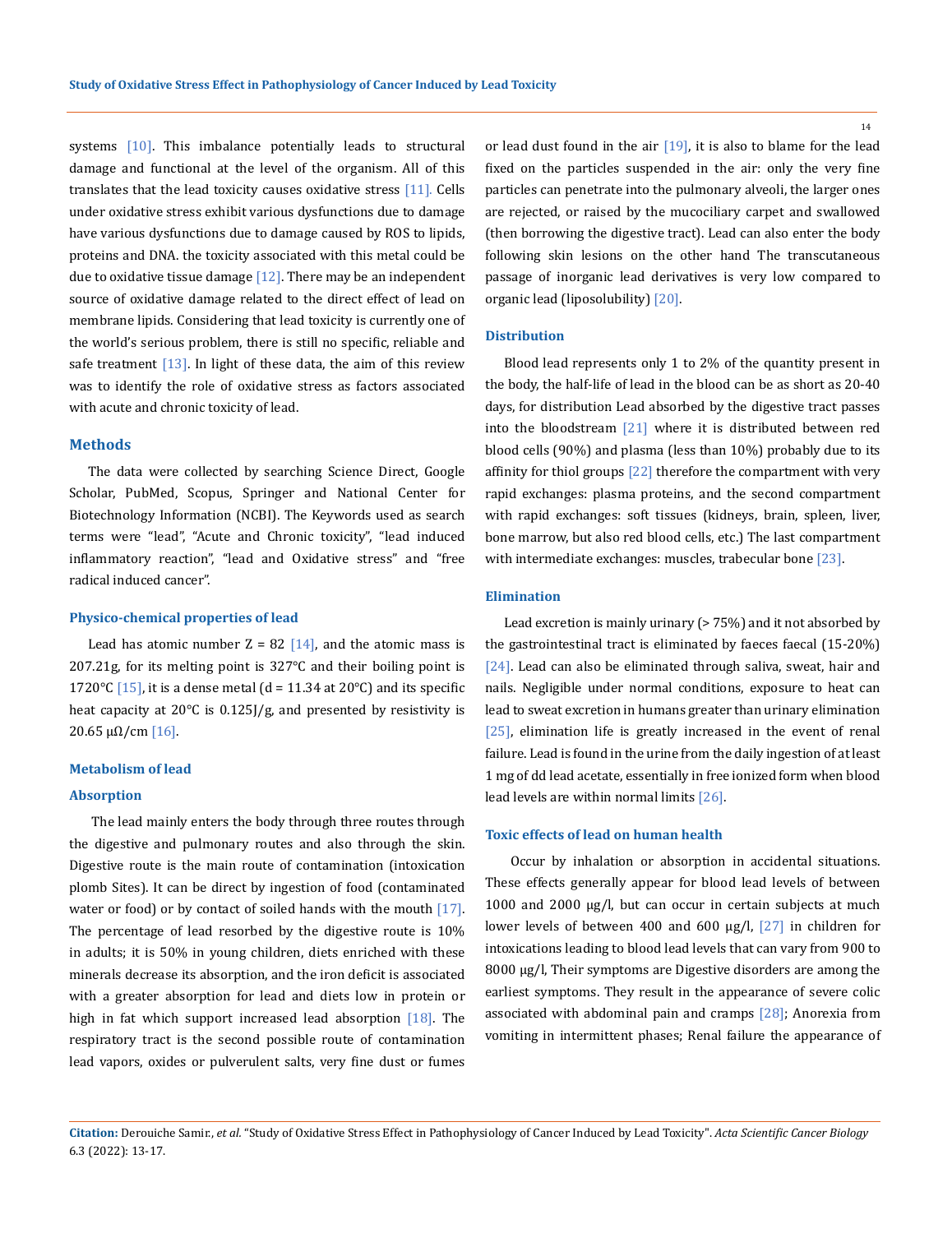tubular lesions characterized by oliguria, albuminuria, glycosuria and hyperphosphaturia  $[29]$ ; Lesions to the central nervous system (headache, agitation, delirium, hallucinations) are clinically manifested by convulsive encephalopathy and coma which can lead to death; Severe neurological or psychomotor (psychomotor delay, epilepsy, blindness and hemiparesis); Effects on hepatic metabolism [30]. The two routes of exposure to lead by ingestion, and inhalation for symptoms of poisoning are Neurological effects; The first signs of central neurological damage are headache, asthenia, sleep disturbances (insomnia, nightmares), difficulty concentrating, irritability, decreased libido and depressive thoughts; encephalopathy and cardiovascular effects; peripheral neuropathy and abdominal syndrome; renal and hepatic effects; haematological effects, carcinogenicity, Signs of impregnation; metabolic and endocrine effects and effect on reproduction [31].

### **Discussion and Conclusion**

 Stress oxidative defined as "A disturbance in the pro-oxidant and anti-oxidant balance in favor of the former, leading to potential damage" [32]. Under normal physiological condition, oxidants are removed through antioxidant defense mechanism. If incompletely cleared by antioxidants, oxidants will cause accumulation of ROS. In efficiency and insufficiency of antioxidant defense system are concerned in some pathological conditions induced by ROS [33]. ROS has been implicated in a wide array of diseases such as neurodegenerative disorders, autoimmune diseases, complex life style diseases and cancer. DNA is the memory of the entire bio-chemical composition of living beings, it is a molecule that is very susceptible to attack by oxygen radicals [34]. ROS can create various types of DNA damage; modification of all bases, deletions, frame shifts, strand breaks, DNA-protein cross-links, and deoxyribose backbone and chromosomal rearrangements. •OH and ONOO– in particular can react with all components of DNA and form several new compounds  $[35]$ . One of these will generate 8-hydroxydeoxyguanosine (8-OHdG), which has been implicated in carcinogenesis and is considered a reliable marker for oxidative DNA damage [36]. Since Lead is a non-essential element for the life of eukaryotic cells, the mechanisms responsible for lead toxicity are multiple and potentially affect all the cells of the body. To this end, we were interested in the oxidative stress generated by lead at the level of different organs (hematopoietic system, liver, kidney and brain) [37], the free ionized state that lead exerts its toxic effects

in the cell according to several mechanisms: interaction with many proteins through their thiol groups and inhibition of the initiation of protein synthesis at the ribosome level; direct or indirect oxidative effect through the accumulation of heme precursors, disruption of calcium homeostasis and interference on many cytoplasmic or membrane cell processes mediated by calcium [38]. Lead is a genotoxic agent causes genotoxicity by oxidative stress in exposed cells, tissues and organs. Beside this, lead is also reported to cause impairment in DNA synthesis process and cause chromosomal aberrations [39] and destabilization of DNA, abnormal base pairing, formation of micronuclei, chromosome aberration, and sister chromatid exchanges  $[40]$ . Many of lead genotoxic effects in mammal cells are mediated by ROS and/or the lipids soluble byproducts of oxidative stress such as MDA [41]. In a cellular system, it has been demonstrated that singlet oxygen is the major species participating in the induction of DNA strand breakage and 8-hydroxydeoxyguanosine adduct induced by lead [42]. In addition, OH\* is considered to be the ultimate reactive oxygen species which interacts with DNA and promotes genetic damage. The OH radical attacks DNA on the sugar residue and induces DNA fragmentations, base loss and strand breaks with a terminal sugar residue fragment [43]. In conclusion, Lead toxicity can be related by oxidative stress of cells, which can be the main cause of the development of acute and chronic toxicity, and the most dangerous of them remains related to the emergence of cancer, and therefore it is necessary to take into account these phenomena in any approved treatment program, which may contribute to the prevention lead exposure.

#### **Authors' Contribution**

KA participated in search and analysis of the paper. SD is the corresponding author. KA, BK and SD conducted the final edit and finalized the manuscript. All authors read and signed the final paper.

#### **Conflicts of Interest**

The authors declare that they have no competing interests.

#### **Ethical Issues**

Ethical issues (including plagiarism, data fabrication, double publication) have been completely observed by the authors.

#### **Funding/Support**

None.

15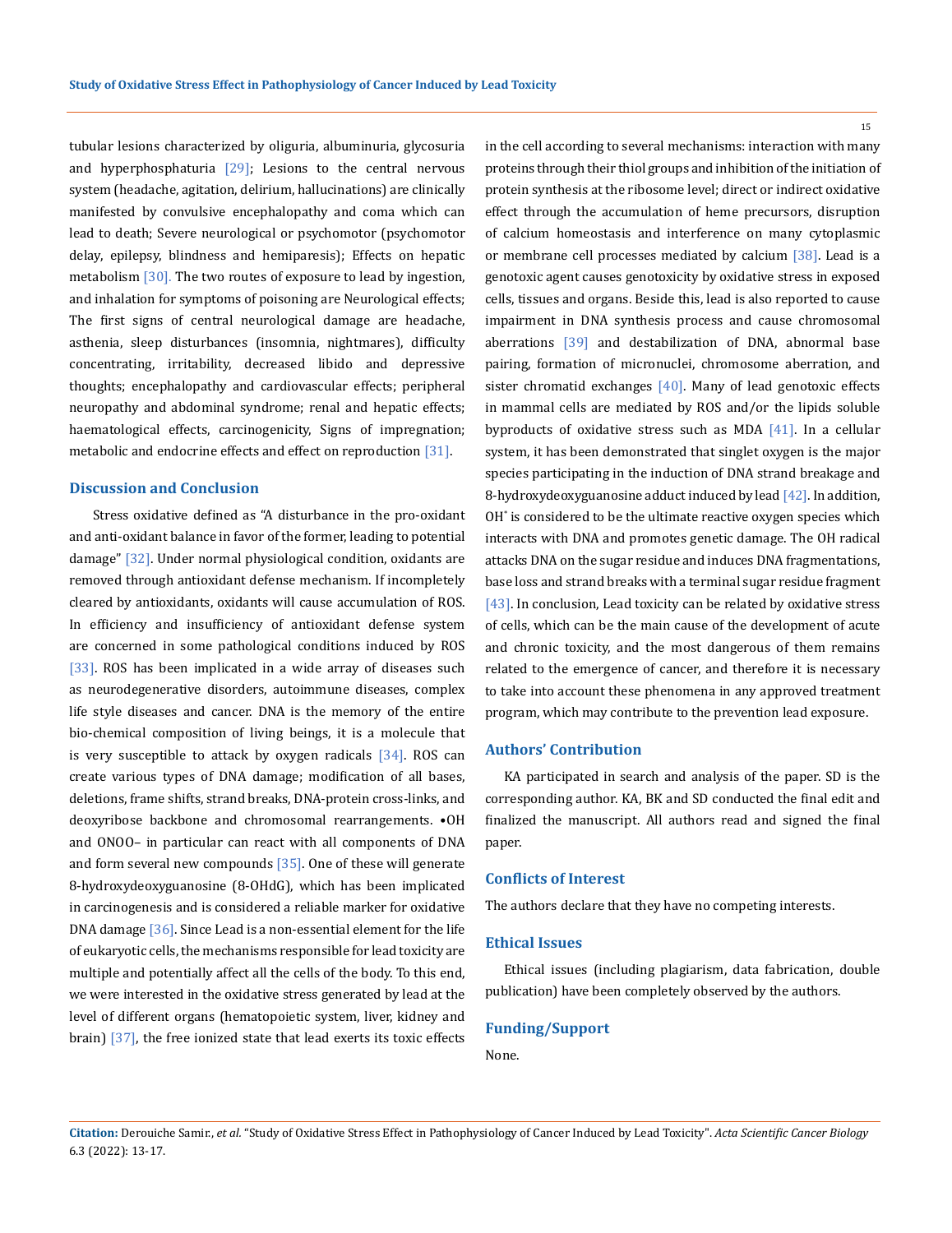# **Bibliography**

- 1. [Derouiche S and Zeghib K. "Evaluation of the Chelating Efficacy](https://www.researchgate.net/publication/332593308_Evaluation_of_the_Chelating_Efficacy_of_Aquilaria_malaccensis_and_Aristolochia_longa_Against_Biochemical_Alterations_Induced_by_Lead_Bioaccumulation_in_Rats)  [of Aquilaria malaccensis and Aristolochia longa Against](https://www.researchgate.net/publication/332593308_Evaluation_of_the_Chelating_Efficacy_of_Aquilaria_malaccensis_and_Aristolochia_longa_Against_Biochemical_Alterations_Induced_by_Lead_Bioaccumulation_in_Rats)  [Biochemical Alterations Induced by Lead Bioaccumulation in](https://www.researchgate.net/publication/332593308_Evaluation_of_the_Chelating_Efficacy_of_Aquilaria_malaccensis_and_Aristolochia_longa_Against_Biochemical_Alterations_Induced_by_Lead_Bioaccumulation_in_Rats)  Rats". *[Pharmaceutical and Biosciences Journal](https://www.researchgate.net/publication/332593308_Evaluation_of_the_Chelating_Efficacy_of_Aquilaria_malaccensis_and_Aristolochia_longa_Against_Biochemical_Alterations_Induced_by_Lead_Bioaccumulation_in_Rats)* 7.2 (2019): 11- [15.](https://www.researchgate.net/publication/332593308_Evaluation_of_the_Chelating_Efficacy_of_Aquilaria_malaccensis_and_Aristolochia_longa_Against_Biochemical_Alterations_Induced_by_Lead_Bioaccumulation_in_Rats)
- 2. Tchounwou PB., *et al*[. "Heavy metal toxicity and the](https://www.ncbi.nlm.nih.gov/pmc/articles/PMC4144270/)  environment". *EXS* [101 \(2012\): 133-164.](https://www.ncbi.nlm.nih.gov/pmc/articles/PMC4144270/)
- 3. Assi MA., *et al*. "The detrimental effects of lead on human and animal health". *Veterinary World* 9.6 (2016): 660-671.
- 4. [Djouadi A and Derouiche S. "Study of fluoride-induced](https://www.researchgate.net/publication/316741944_STUDY_OF_FLUORIDE-INDUCED_HAEMATOLOGICAL_ALTERATIONS_AND_LIVER_OXIDATIVE_STRESS_IN_RATS)  [haematological alterations and liver oxidative stress in rats".](https://www.researchgate.net/publication/316741944_STUDY_OF_FLUORIDE-INDUCED_HAEMATOLOGICAL_ALTERATIONS_AND_LIVER_OXIDATIVE_STRESS_IN_RATS)  *[World Journal Pharmacy and Pharmaceutical Science](https://www.researchgate.net/publication/316741944_STUDY_OF_FLUORIDE-INDUCED_HAEMATOLOGICAL_ALTERATIONS_AND_LIVER_OXIDATIVE_STRESS_IN_RATS)* 6.5 [\(2017\): 211-221.](https://www.researchgate.net/publication/316741944_STUDY_OF_FLUORIDE-INDUCED_HAEMATOLOGICAL_ALTERATIONS_AND_LIVER_OXIDATIVE_STRESS_IN_RATS)
- 5. Derouiche S., *et al*[. "Heavy metals, Oxidative stress and](https://ajptonline.com/Issues.aspx?VID=10&IID=3)  [Inflammation in Pathophysiology of Chronic Kidney disease](https://ajptonline.com/Issues.aspx?VID=10&IID=3)  - A Review". *[Asian Journal of Pharmacy and Technology](https://ajptonline.com/Issues.aspx?VID=10&IID=3)* 10.3 [\(2020\): 202-206.](https://ajptonline.com/Issues.aspx?VID=10&IID=3)
- 6. Sachdeva C., *et al*[. "Lead: Tiny but Mighty Poison".](https://pubmed.ncbi.nlm.nih.gov/29651203/) *Indian [Journal of Clinical Biochemistry](https://pubmed.ncbi.nlm.nih.gov/29651203/)* 33.2 (2018): 132-146.
- 7. Kumar A., *et al*[. "Lead Toxicity: Health Hazards, Influence](https://www.mdpi.com/1660-4601/17/7/2179)  [on Food Chain, and Sustainable Remediation Approaches".](https://www.mdpi.com/1660-4601/17/7/2179)  *[International Journal of Environmental Research and Public](https://www.mdpi.com/1660-4601/17/7/2179)  Health* [17.7 \(2020\): 2179.](https://www.mdpi.com/1660-4601/17/7/2179)
- 8. Genchi G., *et al*. "Nickel: Human Health and Environmental Toxicology". *International Journal of Environmental Research and Public Health* 17.3 (2020): 679.
- 9. Derouiche S., *et al*. "Epidemiological study and role of zinc and lead on breast cancer in el oued (algerian) population". *Advances in Bioresearch* 11.1 (2020): 123-130.
- 10. Pizzino G., *et al*. "Oxidative Stress: Harms and Benefits for Human Health". *Oxidative Medicine and Cellular Longevity*  2017 (2017): 8416763.
- 11. Atoussi O., *et al*[. "Biological properties and Acute Toxicity](https://www.researchgate.net/publication/341884977_Biological_properties_and_Acute_Toxicity_Study_of_Copper_oxide_nanoparticles_prepared_by_aqueous_leaves_extract_of_Portulaca_oleracea_L)  [Study of Copper oxide nanoparticles prepared by aqueous](https://www.researchgate.net/publication/341884977_Biological_properties_and_Acute_Toxicity_Study_of_Copper_oxide_nanoparticles_prepared_by_aqueous_leaves_extract_of_Portulaca_oleracea_L)  [leaves extract of Portulaca oleracea \(L\)".](https://www.researchgate.net/publication/341884977_Biological_properties_and_Acute_Toxicity_Study_of_Copper_oxide_nanoparticles_prepared_by_aqueous_leaves_extract_of_Portulaca_oleracea_L) *Asian Journal of [Pharmaceutical Research](https://www.researchgate.net/publication/341884977_Biological_properties_and_Acute_Toxicity_Study_of_Copper_oxide_nanoparticles_prepared_by_aqueous_leaves_extract_of_Portulaca_oleracea_L)* 10.2 (2020): 89-94.
- 12. Uttara B., *et al*[. "Oxidative Stress and Neurodegenerative](https://www.ncbi.nlm.nih.gov/pmc/articles/PMC2724665/)  [Diseases: A Review of Upstream and Downstream Antioxidant](https://www.ncbi.nlm.nih.gov/pmc/articles/PMC2724665/)  Therapeutic Options". *[Current Neuropharmacology](https://www.ncbi.nlm.nih.gov/pmc/articles/PMC2724665/)* 7.1 (2009): [65-74.](https://www.ncbi.nlm.nih.gov/pmc/articles/PMC2724665/)
- 13. Derouiche S., *et al*. "Effectiveness of a Novel SeNPs synthetized by Aquilaria malaccensis extract compared to selenium acetate on lead induced metabolic disorder and oxidative stress in pregnant rats". *International Journal of Chemical and Biochemical Science* 19 (2021): 50-57.
- 14. [Tafti D and Banks KP. "Nuclear Medicine Physics". In: StatPearls.](https://www.ncbi.nlm.nih.gov/books/NBK568731/)  [Treasure Island \(FL\): StatPearls Publishing \(2022\).](https://www.ncbi.nlm.nih.gov/books/NBK568731/)
- 15. Sposito G., *et al*. "Trace metal chemistry in arid-zone field soils amended with sewage sludge: I. Fractionation of Ni, Cu, Zn, Cd and Pb in solid phases". *Soil Science Society of America Journal* 46 (1982): 260-264.
- 16. Chantal B. "Toxicologie Clinique". Ed. Flammarion Médecine Science. Paris (2002): 638.
- 17. Kaminsk YP., *et al*. "Physiopathologie de I'intoxication par le plomb inorganique; MISE AU POINT". *RevMed Interne* 14 (1993): 163-170.
- 18. Derouiche S., *et al*[. "Protective effects of Aristolochia longa and](https://www.researchgate.net/publication/331806057_Protective_effects_of_Aristolochia_longa_and_Aquilaria_malaccensis_against_lead-induced_oxidative_stress_in_rat_cerebrum)  [Aquilaria malaccensis against lead-induced oxidative stress](https://www.researchgate.net/publication/331806057_Protective_effects_of_Aristolochia_longa_and_Aquilaria_malaccensis_against_lead-induced_oxidative_stress_in_rat_cerebrum)  in rat cerebrum". *[Asian Journal of Research in Pharmaceutical](https://www.researchgate.net/publication/331806057_Protective_effects_of_Aristolochia_longa_and_Aquilaria_malaccensis_against_lead-induced_oxidative_stress_in_rat_cerebrum)  Sciences* [9.1 \(2019\): 57-63.](https://www.researchgate.net/publication/331806057_Protective_effects_of_Aristolochia_longa_and_Aquilaria_malaccensis_against_lead-induced_oxidative_stress_in_rat_cerebrum)
- 19. Lauwerys R. "Toxicologie industrielle et intoxication professionnelles". 3éme Ed. Masson. Paris (1992): 123-131.
- 20. Alexander J., *et al*. "Scientific Opinion on Lead in Food". *European Food Safety Authority (EFSA), European Food Safety Authority Journal* 8.4 (2013): 1-151.
- 21. Wani AL., *et al*[. "Lead toxicity: a review".](https://www.ncbi.nlm.nih.gov/pmc/articles/PMC4961898/) *Interdisciplinary Toxicology* [8.2 \(2015\): 55-64.](https://www.ncbi.nlm.nih.gov/pmc/articles/PMC4961898/)
- 22. Ajsuvakova OP., *et al*[. "Sulfhydryl groups as targets of mercury](https://www.sciencedirect.com/science/article/abs/pii/S0010854520300837)  toxicity". *[Coordination Chemistry Reviews](https://www.sciencedirect.com/science/article/abs/pii/S0010854520300837)* 417 (2020): 213343.
- 23. Derouiche S., *et al*[. "Triazinone herbicide metribuzin induced](https://jadweb.org/article.asp?issn=2221-6189;year=2018;volume=7;issue=4;spage=152;epage=157;aulast=Samir)  [acute liver injury: A study of animal model".](https://jadweb.org/article.asp?issn=2221-6189;year=2018;volume=7;issue=4;spage=152;epage=157;aulast=Samir) *Journal of Acute Disease* [7.4 \(2018\): 152-157.](https://jadweb.org/article.asp?issn=2221-6189;year=2018;volume=7;issue=4;spage=152;epage=157;aulast=Samir)
- 24. Garnier R. "Toxicité du plomb et de ses dérivés". *EMC Toxicologie-Pathologie* 2.2 (2005): 67–88.
- 25. Piechalak A., *et al*[. "Lead uptake, toxicity and accumulation in](https://www.researchgate.net/publication/225365352_Lead_uptake_toxicity_and_accumulation_in_Phaseolus_vulgaris_plants)  Phaseolus vulgaris". *[Biologia Plantarum](https://www.researchgate.net/publication/225365352_Lead_uptake_toxicity_and_accumulation_in_Phaseolus_vulgaris_plants)* 52.3 (2008): 565-568.
- 26. Satarug S., *et al*[. "Cadmium and Lead Exposure, Nephrotoxicity,](https://pubmed.ncbi.nlm.nih.gov/33066165/)  and Mortality". *Toxics* [8.4 \(2020\): 86.](https://pubmed.ncbi.nlm.nih.gov/33066165/)

16

**Citation:** Derouiche Samir., *et al.* "Study of Oxidative Stress Effect in Pathophysiology of Cancer Induced by Lead Toxicity". *Acta Scientific Cancer Biology*  6.3 (2022): 13-17.